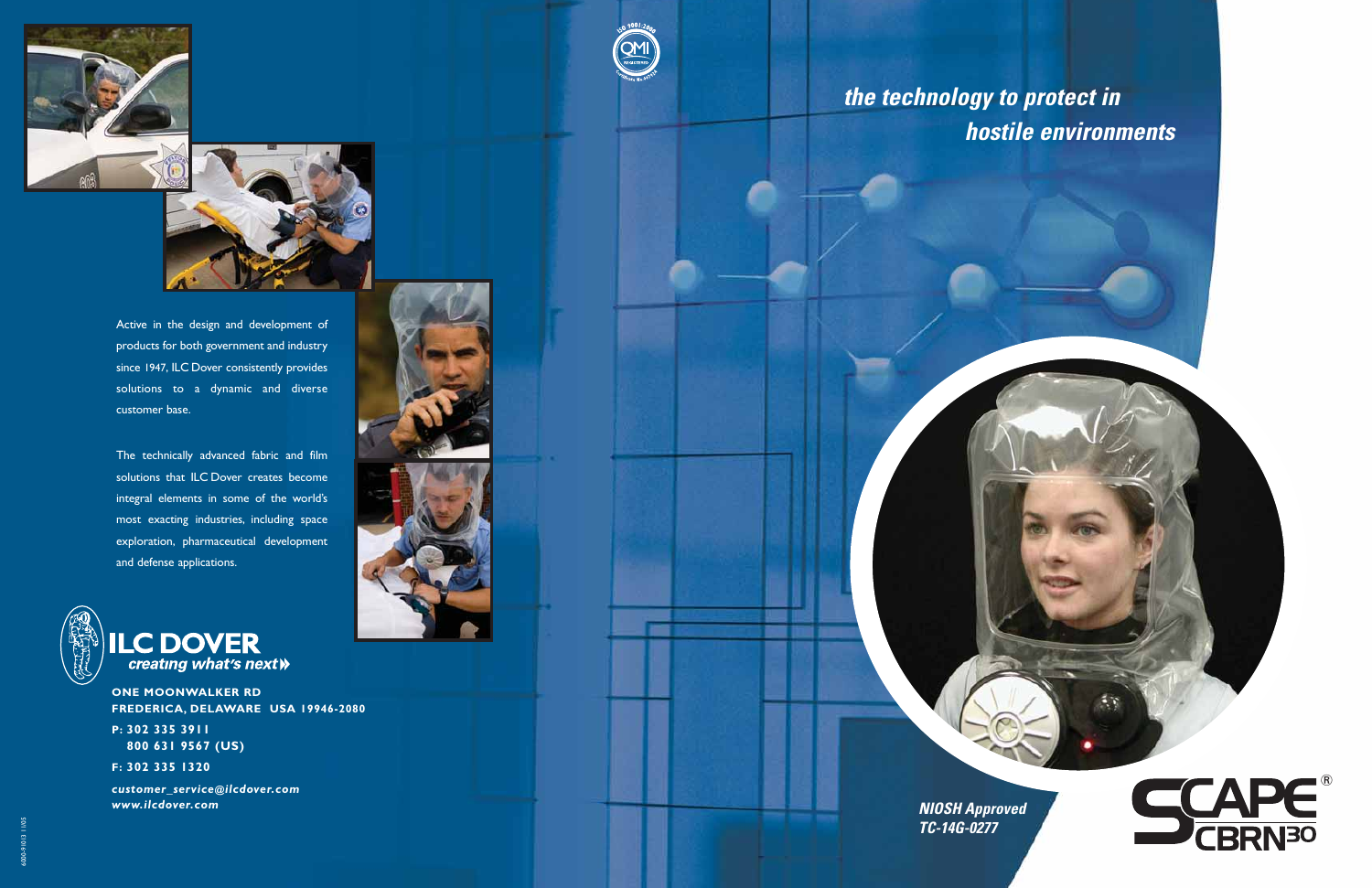## ■ **Tested and Proven for UNPARALLELED Protection**

Protection factor testing was completed in accordance with NIOSH Laboratory Respiratory Protection Level (LRPL) test protocol.This test was conducted by the U.S. Army at the Edgewood Chemical Biological Center in Edgewood, Maryland.

Results of the testing demonstrate that extremely high levels of protection are provided by SCape® CBRN<sup>30</sup>. An average fit factor<sup>1</sup> (FF) of 97,953 was achieved for the 60 test trials. 52 of the 60 trials had an FF of 100,000 or greater.The minimum FF measured was 66,143— far exceeding the NIOSH FF requirement of 2,000 or greater.

> sts performed at 100 lpm, 50% RH **(1)** TEST WAS STOPPED AT 60 MINUTES

**EST WAS STOPPED AT 60 MINUTES (2)** "SMARTMAN" TEST

|             |  | Fc |
|-------------|--|----|
|             |  |    |
|             |  |    |
|             |  |    |
|             |  |    |
|             |  |    |
| <b>MAND</b> |  | Μ  |
|             |  |    |

1 *Fit Factor is defined as the ratio of the challenge concentration outside the hood to the concentration inside the hood.*

## ■ **Approved by NIOSH**

Approved by NIOSH as a 30-minute General Category Escape Mask under the Standard for Chemical, Biological, Radiological and Nuclear (CBRN) Air-Purifying Escape Respirators *(September 30, 2003)* 

## *NIOSH Approval Number TC-14G-0277*



|  | <b>FILTER DATA</b>    |  |
|--|-----------------------|--|
|  | are conducted at 25°C |  |

- **Automatic Actuation**
- **One Size**

χX,

- **30-Minute Certification**
- **Minimal training required**
- **Easy to understand instructions**

Hydrogen **Cyanide** 

 $HD<sup>(2)</sup>$ MustardAgent

> $GB<sup>(2)</sup>$ Sarin

## **TEST AGENT**

| FEATURE                                     | <b>BENEFIT</b>                                                                                                                                                                                                                  |                                                                              |                   |
|---------------------------------------------|---------------------------------------------------------------------------------------------------------------------------------------------------------------------------------------------------------------------------------|------------------------------------------------------------------------------|-------------------|
| <b>Automatic Blower</b><br><b>Actuation</b> | Fool-proof operation. Blower automatically<br>starts when hood is removed from case.<br>User only has to put on the hood to<br>be protected.                                                                                    |                                                                              | <b>FILTE</b>      |
| <b>One Size</b>                             | Eliminates logistical issues stemming from<br>multiple sizes                                                                                                                                                                    | All tests are condu<br><sup>(1)</sup> TEST WAS STOPPED /                     | $(2)$ "SM/        |
| <b>No Nosecup</b><br>or Mouthbit            | Eliminates sizing difficulties. Dramatically improves<br>communication-even with telephones, cell<br>phones and other communication devices                                                                                     |                                                                              |                   |
| <b>Blower Indicator</b><br>Light            | Allows users (including hearing-impaired individuals)<br>to determine that product is operating.                                                                                                                                |                                                                              |                   |
| <b>Comfortable</b><br><b>Neck Seal</b>      | One size neck seal. Beards/glasses/long hair<br>accommodated easily. Not possible with<br>faceseal mask. Very comfortable.                                                                                                      |                                                                              |                   |
| <b>Clear Hood/</b><br><b>Large Visor</b>    | Allows user to perform a wide range of tasks<br>including reading, driving, etc. Total facial<br>recognition.                                                                                                                   |                                                                              |                   |
| Quiet 64 LPM<br><b>Blower</b>               | Delivers reliable protection with minimal<br>training. Eases physiological burden on user.<br>Reduces claustrophobic feelings associated<br>with other hoods. Aids breathing for those with<br>respiratory issues (e.g. asthma) | <b>PANIC DE</b><br>All tests performed at<br><sup>(1)</sup> TEST WAS STOPPED |                   |
| <b>Exhaust Valve</b>                        | The integral exhaust valve regulates/maintains<br>positive pressure within the hood.                                                                                                                                            |                                                                              |                   |
| <b>Filter Canister</b>                      | Military grade canister provides protection against<br>a range of military agents and NIOSH TRAs<br>(filter data). HEPA filter provides biological/<br>radiological/particulate protection.                                     | <b>TEST</b><br><b>AGENT</b>                                                  | <b>CONCE</b><br>0 |
|                                             |                                                                                                                                                                                                                                 | Ammonia                                                                      |                   |
| <b>Sealed Case</b>                          | Five-year shelf life. Eliminates need to perform<br>any operations (e.g. filter plug removal) after                                                                                                                             | Cyanogen<br>Chloride                                                         |                   |
|                                             | removing product from package.                                                                                                                                                                                                  | Sulfur Dioxide                                                               |                   |





| <b>TEST</b><br><b>CONCENTRATION</b>             | %RH                         | <b>BREAKTHROUGH</b><br><b>CONCENTRATION</b>                          | <b>NIOSH</b><br><b>REQUIRED</b><br><b>SERVICE</b><br><b>LIFE</b><br>(min) | <b>ACTUAL</b><br><b>SERVICE</b><br><b>LIFE</b><br>(min) |
|-------------------------------------------------|-----------------------------|----------------------------------------------------------------------|---------------------------------------------------------------------------|---------------------------------------------------------|
| 1250 ppm                                        | $\overline{2}5$             | 25 ppm                                                               | 30                                                                        | >35                                                     |
|                                                 | 80                          |                                                                      | 30                                                                        | >35                                                     |
|                                                 | 25                          | 2 ppm                                                                | 30                                                                        | >70                                                     |
| 150 ppm                                         | 80                          |                                                                      | 30                                                                        | >40                                                     |
|                                                 | 25                          |                                                                      | 30                                                                        | >35                                                     |
| 750 ppm                                         | 80                          | 5 ppm                                                                | 30                                                                        | >35                                                     |
| 1300 ppm                                        | 25                          |                                                                      | 30                                                                        | >65                                                     |
|                                                 | 80                          | 10 ppm                                                               | 30                                                                        | >45                                                     |
|                                                 | 25                          |                                                                      | 30                                                                        | $>60$ <sup>(1)</sup>                                    |
| 250 ppm                                         | 80                          | 10 ppm                                                               | 30                                                                        | $>60$ <sup>(1)</sup>                                    |
|                                                 | 25                          | 30 ppm                                                               | 30                                                                        | $>60$ <sup>(1)</sup>                                    |
| 500 ppm                                         | 80                          |                                                                      | 30                                                                        | $>60^{(1)}$                                             |
|                                                 | 25                          | I ppm NO <sub>2</sub>                                                | 30                                                                        | $>60$ <sup>(1)</sup>                                    |
| 100 ppm                                         | 80                          |                                                                      | 30                                                                        | $>60^{(1)}$                                             |
|                                                 | 25                          | 1.25 ppm                                                             | 30                                                                        | $>60$ <sup>(1)</sup>                                    |
| 125 ppm                                         | 80                          |                                                                      | 30                                                                        | $>60$ <sup>(1)</sup>                                    |
|                                                 | 50                          | 10 ppm<br>Sum of HCN and                                             | 30                                                                        | $>60$ <sup>(1)</sup>                                    |
| 470 ppm                                         | 25                          |                                                                      | 30                                                                        | $>60$ <sup>(1)</sup>                                    |
|                                                 | 80                          | (CN) <sub>2</sub>                                                    | 30                                                                        | $>60$ <sup>(1)</sup>                                    |
|                                                 | 25                          | $0.5$ ppm                                                            | 30                                                                        | $>60$ <sup>(1)</sup>                                    |
| 150 ppm                                         | 80                          |                                                                      | 30                                                                        | $>60$ <sup>(1)</sup>                                    |
| 50 mg/m <sup>3</sup> vapor<br>& 25 drops liquid | Breathing<br>Pump<br>40 lpm | $0.6$ mg/m <sup>3</sup><br>$ct \leq 6.0$<br>$mg$ -min/m <sup>3</sup> | 60                                                                        | $>60^{(1)}_{min}$                                       |
| $210$ mg/m <sup>3</sup>                         | Breathing<br>Pump<br>40 lpm | $0.087$ mg/m <sup>3</sup><br>ct < 0.9<br>mg-min/m <sup>3</sup>       | 60                                                                        | $>60^{(1)}_{min}$                                       |
| $160$ mg/m <sup>3</sup>                         | 50% RH<br>85 lpm            | 0.03%                                                                | <b>LOAD TO</b><br>200 mg                                                  | < 0.005%                                                |

*Immediate. Foolproof. Affordable. Comfortable.*

Ammonia

Cyanogen Chloride

Sulfur Dioxide

Cyclohexane

**prmaldehyde** 

Hydrogen Sulfide

Nitrogen Dioxide

Phosgene

Phosphine





| <b>TEST</b><br><b>AGENT</b> | <b>TEST</b><br><b>CONCENTRATION</b><br>(ppm) | <b>BREAKTHROUGH</b><br><b>CONCENTRATION</b><br>(ppm)   | <b>NIOSH</b><br><b>REQUIRED</b><br><b>SERVICE</b><br><b>LIFE</b><br>(min) | <b>ACTUAL</b><br><b>SERVICE</b><br><b>LIFE</b><br>(min) |
|-----------------------------|----------------------------------------------|--------------------------------------------------------|---------------------------------------------------------------------------|---------------------------------------------------------|
| Ammonia                     | 1250                                         | 25                                                     | 5                                                                         | >25                                                     |
| Cyanogen<br>Chloride        | 150                                          | $\mathfrak{D}$                                         | 5                                                                         | >30                                                     |
| Sulfur Dioxide              | 750                                          | 5                                                      | 5                                                                         | >20                                                     |
| Cyclohexane                 | 1300                                         | $\overline{0}$                                         | 5                                                                         | $>60^{(1)}$                                             |
| Formaldehyde                | 250                                          | $ 0\rangle$                                            | 5                                                                         | $>60$ <sup>(1)</sup>                                    |
| Hydrogen<br>Sulfide         | 500                                          | 30                                                     | 5                                                                         | $>60^{(1)}$                                             |
| Nitrogen<br>Dioxide         | 100                                          | I ppm NO <sub>2</sub>                                  | 5                                                                         | $>60$ <sup>(1)</sup>                                    |
| Phosgene                    | 125                                          | 1.25                                                   | 5                                                                         | $>60^{(1)}$                                             |
| Hydrogen<br>Cyanide         | 470                                          | $\overline{10}$<br>Sum of HCN and<br>(CN) <sub>2</sub> | 5                                                                         | $>60^{(1)}$                                             |
| Phosphine                   | 150                                          | 0.5                                                    | 5                                                                         | $>60$ <sup>(1)</sup>                                    |

**PATENT 6,834,646 EUROPEAN PATENT 1458448**